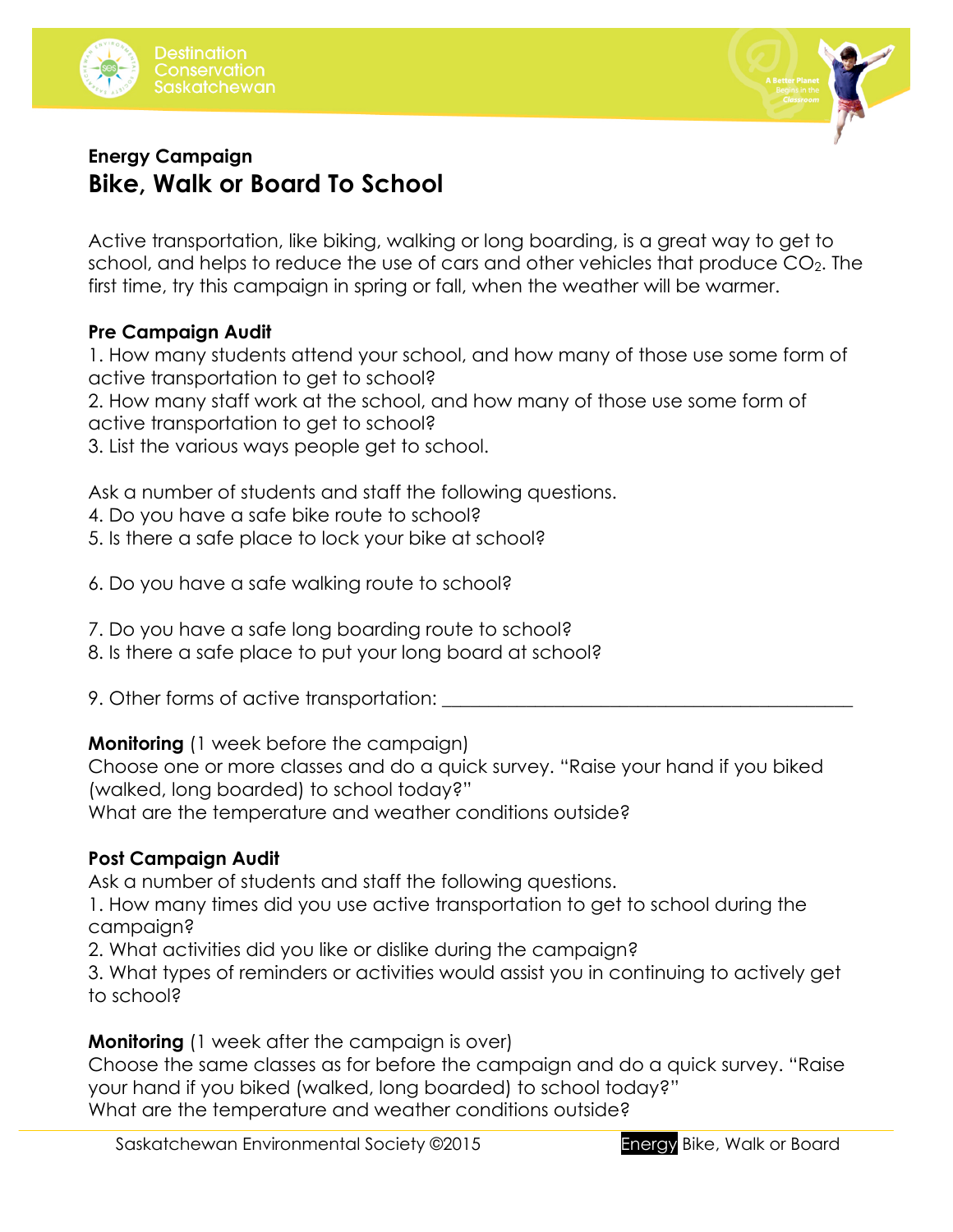



#### **Bike, Walk or Long Board To School Ideas for Campaigns**

- Bike and pedestrian safety clinics.
- Sign up to bike or walk or board to school with care partner, friend, or parent.
- Bike tune up clinics.
- Newsletter items on road and traffic safety.
- Connect biking to school with other classroom bike trips.
- Saskatchewan In Motion have an Activity idea jar: www.saskatchewaninmotion.ca
- Challenge teachers to get to school actively during the campaign

## **Curriculum Connections**

**Grade 1 Health Education: Outcomes: USC1.4** Determine and practice safe pedestrian/street behaviours and examine related safety challenges in the community.

**Grade 2-Physical Education**: **Outcomes: PE2.**2Analyze daily habits and actions that demonstrate personal engagement in, and taking personal responsibility for, leading a physically active life. **PE2.8** Apply a repertoire of strategies and skills, with guidance, for and through active participation in a variety of movement activities including. **PE2.9**Examine and express the purpose of rules, procedures, etiquette, and safe behaviours and apply them while participating in a variety of movement activities.

**Grade 3 – Physical Education**: **Outcomes**: **PE3.**1 Apply a repertoire of strategies for developing components of health-related fitness, (cardiovascular endurance, flexibility, muscular endurance, and muscular strength), through movement activities during scheduled times in school, at home, and in the community. **PE3.2** Evaluate the role of participation in movement activities in providing opportunities for enjoyment, challenge, self-expression, social interaction, increased skill competency, stress reduction, active work life, use of leisure time, contact with nature, and involvement in communities. **PE3.7** Select and use effective movement skills, tactics, and strategies while participating in (cycling).

**Grade 4 – Physical Education: Outcomes: PE4.9** Refine selected movement skills, tactics, and strategies while participating in: (cycling) **Grade 4- Health Education: Outcomes: USC4.4** Determine basic personal responsibility for safety and protection in various environments/situations. **AP4.1** Design and apply, with guidance, two four-day action plans that require communication related to healthy eating and physical activity, prevention/ management of health challenges, negotiating disagreements,